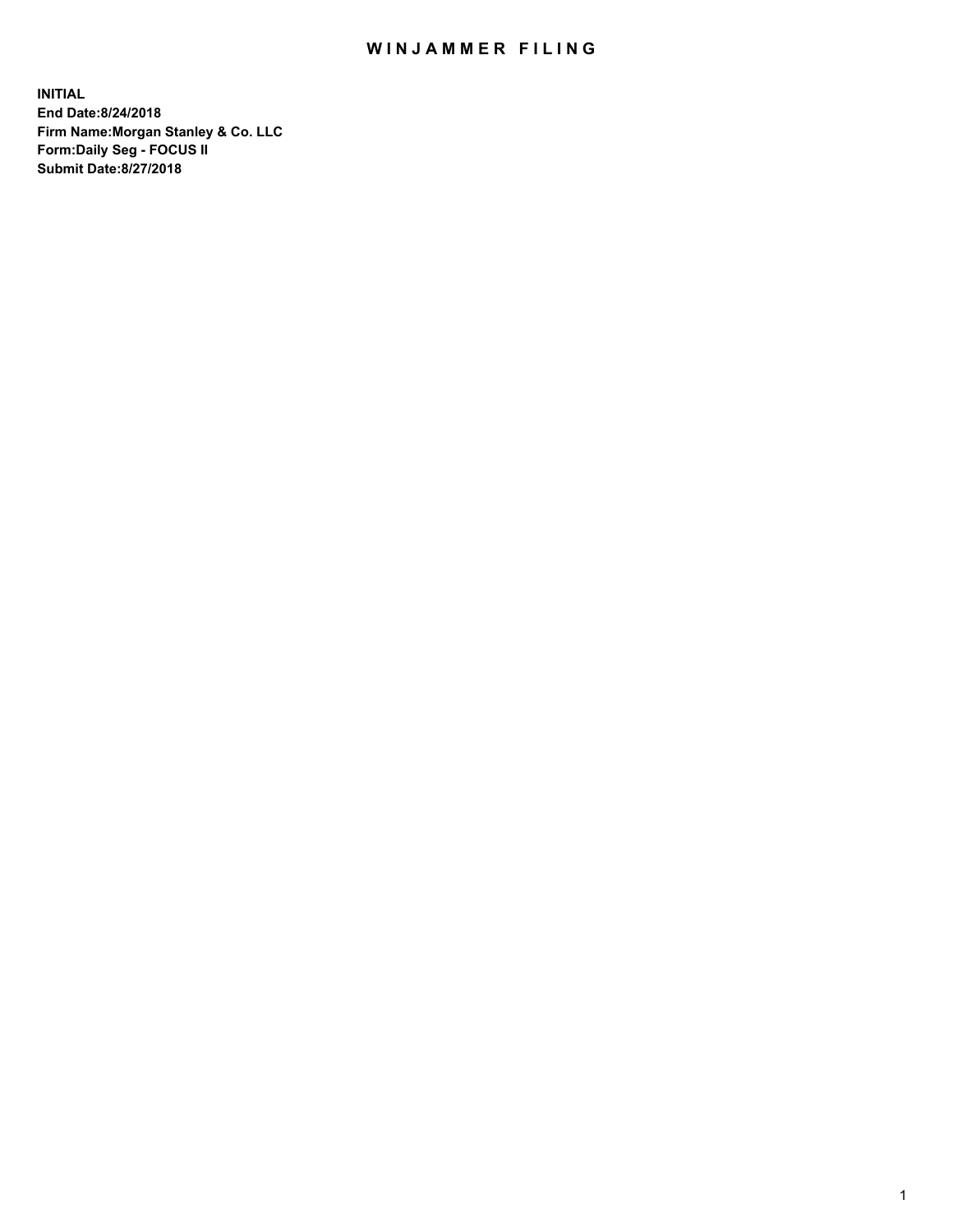**INITIAL End Date:8/24/2018 Firm Name:Morgan Stanley & Co. LLC Form:Daily Seg - FOCUS II Submit Date:8/27/2018 Daily Segregation - Cover Page**

| Name of Company                                                                                                                                                                                                                                                                                                                | Morgan Stanley & Co. LLC                                    |  |
|--------------------------------------------------------------------------------------------------------------------------------------------------------------------------------------------------------------------------------------------------------------------------------------------------------------------------------|-------------------------------------------------------------|--|
| <b>Contact Name</b>                                                                                                                                                                                                                                                                                                            | <b>Ikram Shah</b>                                           |  |
| <b>Contact Phone Number</b>                                                                                                                                                                                                                                                                                                    | 212-276-0963                                                |  |
| <b>Contact Email Address</b>                                                                                                                                                                                                                                                                                                   | Ikram.shah@morganstanley.com                                |  |
| FCM's Customer Segregated Funds Residual Interest Target (choose one):<br>a. Minimum dollar amount: : or<br>b. Minimum percentage of customer segregated funds required:% ; or<br>c. Dollar amount range between: and; or<br>d. Percentage range of customer segregated funds required between: % and %.                       | 280,000,000<br><u>0</u><br>00<br>00                         |  |
| FCM's Customer Secured Amount Funds Residual Interest Target (choose one):<br>a. Minimum dollar amount: ; or<br>b. Minimum percentage of customer secured funds required:%; or<br>c. Dollar amount range between: and; or<br>d. Percentage range of customer secured funds required between:% and%.                            | 140,000,000<br><u>0</u><br>0 <sub>0</sub><br>0 <sub>0</sub> |  |
| FCM's Cleared Swaps Customer Collateral Residual Interest Target (choose one):<br>a. Minimum dollar amount: ; or<br>b. Minimum percentage of cleared swaps customer collateral required:% ; or<br>c. Dollar amount range between: and; or<br>d. Percentage range of cleared swaps customer collateral required between:% and%. | 92,000,000<br><u>0</u><br><u>00</u><br>0 <sub>0</sub>       |  |

Attach supporting documents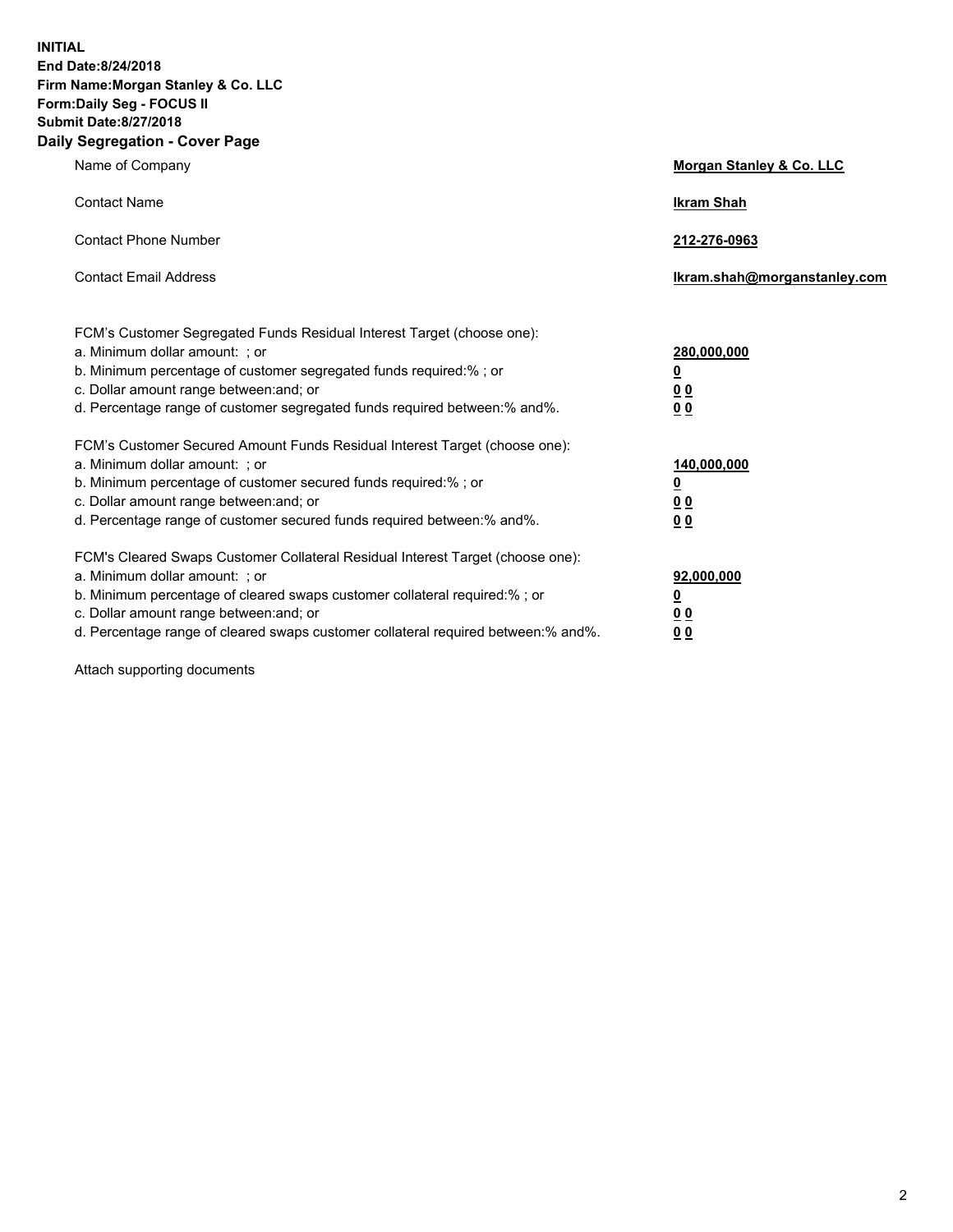## **INITIAL End Date:8/24/2018 Firm Name:Morgan Stanley & Co. LLC Form:Daily Seg - FOCUS II Submit Date:8/27/2018 Daily Segregation - Secured Amounts**

|    | Foreign Futures and Foreign Options Secured Amounts                                                                  |                              |
|----|----------------------------------------------------------------------------------------------------------------------|------------------------------|
|    | Amount required to be set aside pursuant to law, rule or regulation of a foreign                                     | $0$ [7305]                   |
|    | government or a rule of a self-regulatory organization authorized thereunder                                         |                              |
| 1. | Net ledger balance - Foreign Futures and Foreign Option Trading - All Customers                                      |                              |
|    | A. Cash                                                                                                              | 3,521,018,523 [7315]         |
| 2. | B. Securities (at market)                                                                                            | 2,314,896,024 [7317]         |
| 3. | Net unrealized profit (loss) in open futures contracts traded on a foreign board of trade<br>Exchange traded options | <u>-381,068,878</u> [7325]   |
|    | a. Market value of open option contracts purchased on a foreign board of trade                                       | 31,340,680 [7335]            |
|    | b. Market value of open contracts granted (sold) on a foreign board of trade                                         | -26,078,997 [7337]           |
| 4. | Net equity (deficit) (add lines 1.2. and 3.)                                                                         | 5,460,107,352 [7345]         |
| 5. | Account liquidating to a deficit and account with a debit balances - gross amount                                    | 202,079,981 [7351]           |
|    | Less: amount offset by customer owned securities                                                                     | -201,640,652 [7352] 4        |
| 6. | Amount required to be set aside as the secured amount - Net Liquidating Equity                                       | 5,460,546,681 [7355]         |
|    | Method (add lines 4 and 5)                                                                                           |                              |
| 7. | Greater of amount required to be set aside pursuant to foreign jurisdiction (above) or line                          | 5,460,546,681 [7360]         |
|    | 6.                                                                                                                   |                              |
|    | FUNDS DEPOSITED IN SEPARATE REGULATION 30.7 ACCOUNTS                                                                 |                              |
| 1. | Cash in banks                                                                                                        |                              |
|    | A. Banks located in the United States                                                                                | 678,237,529 [7500]           |
|    | B. Other banks qualified under Regulation 30.7                                                                       | 576,624,823 [7520] 1         |
|    |                                                                                                                      | [7530]                       |
| 2. | Securities                                                                                                           |                              |
|    | A. In safekeeping with banks located in the United States                                                            | 110,197,723 [7540]           |
|    | B. In safekeeping with other banks qualified under Regulation 30.7                                                   | 0 [7560] 110,197,723         |
| 3. | Equities with registered futures commission merchants                                                                |                              |
|    | A. Cash                                                                                                              | 6,088,170 [7580]             |
|    | <b>B.</b> Securities                                                                                                 | $0$ [7590]                   |
|    | C. Unrealized gain (loss) on open futures contracts                                                                  | 2,149,468 [7600]             |
|    | D. Value of long option contracts                                                                                    | $0$ [7610]                   |
| 4. | E. Value of short option contracts                                                                                   | 0 [7615] 8,237,638 [7        |
|    | Amounts held by clearing organizations of foreign boards of trade<br>A. Cash                                         | $0$ [7640]                   |
|    | <b>B.</b> Securities                                                                                                 | $0$ [7650]                   |
|    | C. Amount due to (from) clearing organization - daily variation                                                      | $0$ [7660]                   |
|    | D. Value of long option contracts                                                                                    | $0$ [7670]                   |
|    | E. Value of short option contracts                                                                                   | 0 [7675] 0 [7680]            |
| 5. | Amounts held by members of foreign boards of trade                                                                   |                              |
|    | A. Cash                                                                                                              | 2,451,721,283 [7700]         |
|    | <b>B.</b> Securities                                                                                                 | 2,204,698,301 [7710]         |
|    | C. Unrealized gain (loss) on open futures contracts                                                                  | -383,218,346 [7720]          |
|    | D. Value of long option contracts                                                                                    | 31,340,680 [7730]            |
|    | E. Value of short option contracts                                                                                   | <u>-26,078,997</u> [7735] 4, |
|    |                                                                                                                      | [7740]                       |
| 6. | Amounts with other depositories designated by a foreign board of trade                                               | $0$ [7760]                   |
| 7. | Segregated funds on hand                                                                                             | $0$ [7765]                   |
| 8. | Total funds in separate section 30.7 accounts                                                                        | 5,651,760,634 [7770]         |
| 9. | Excess (deficiency) Set Aside for Secured Amount (subtract line 7 Secured Statement                                  | 191,213,953 [7380]           |
|    | Page 1 from Line 8)                                                                                                  |                              |

- 10. Management Target Amount for Excess funds in separate section 30.7 accounts **140,000,000** [7780]
- 11. Excess (deficiency) funds in separate 30.7 accounts over (under) Management Target **51,213,953** [7785]

 $B. 896, 024$  [7317] 2. Net unrealized profit (17325) **0.680** [7335] <mark>78,997</mark> [7337] 107,352 [7345] 5. account 17351] Less: amount offset by customer owned securities **-201,640,652** [7352] **439,329** [7354] **5,460,546,681** [7355]

## **5,460,546,681** [7360]

**87,529** [7500] B. Other banks qualified under Regulation 30.7 **576,624,823** [7520] **1,254,862,352** 1

**97,723** [7540] 80] **110,197,723** [7570]

E. Value of short option contracts **0** [7615] **8,237,638** [7620]

 A. Cash **2,451,721,283** [7700] **B. 698,301** [7710] **218,346** [7720] **0.680** [7730] E. Value of short option contracts **-26,078,997** [7735] **4,278,462,921** 1 8.0 Total [7770] **191,213,953** [7380]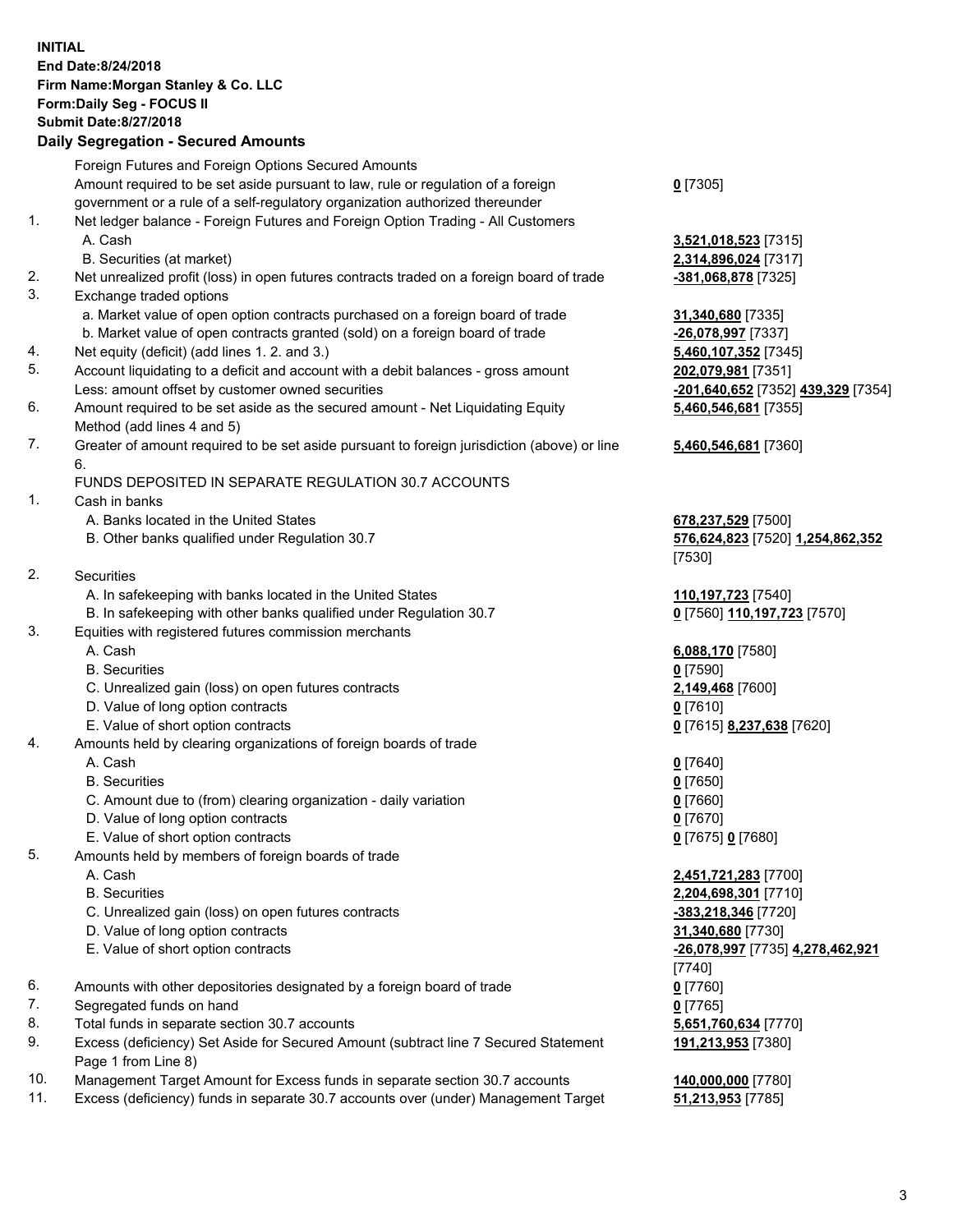**INITIAL End Date:8/24/2018 Firm Name:Morgan Stanley & Co. LLC Form:Daily Seg - FOCUS II Submit Date:8/27/2018 Daily Segregation - Segregation Statement** SEGREGATION REQUIREMENTS(Section 4d(2) of the CEAct) 1. Net ledger balance A. Cash **11,193,347,091** [7010] B. Securities (at market) **5,968,146,371** [7020] 2. Net unrealized profit (loss) in open futures contracts traded on a contract market **44,044,159** [7030] 3. Exchange traded options A. Add market value of open option contracts purchased on a contract market **378,657,715** [7032] B. Deduct market value of open option contracts granted (sold) on a contract market **-436,933,153** [7033] 4. Net equity (deficit) (add lines 1, 2 and 3) **17,147,262,183** [7040] 5. Accounts liquidating to a deficit and accounts with debit balances - gross amount **270,604,384** [7045] Less: amount offset by customer securities **-269,496,458** [7047] **1,107,926** [7050] 6. Amount required to be segregated (add lines 4 and 5) **17,148,370,109** [7060] FUNDS IN SEGREGATED ACCOUNTS 7. Deposited in segregated funds bank accounts A. Cash **5,570,592,165** [7070] B. Securities representing investments of customers' funds (at market) **0** [7080] C. Securities held for particular customers or option customers in lieu of cash (at market) **404,209,308** [7090] 8. Margins on deposit with derivatives clearing organizations of contract markets A. Cash **6,060,444,258** [7100] B. Securities representing investments of customers' funds (at market) **0** [7110] C. Securities held for particular customers or option customers in lieu of cash (at market) **5,563,937,063** [7120] 9. Net settlement from (to) derivatives clearing organizations of contract markets **-71,426,517** [7130] 10. Exchange traded options A. Value of open long option contracts **378,657,715** [7132] B. Value of open short option contracts **-436,933,153** [7133] 11. Net equities with other FCMs A. Net liquidating equity **10,355,116** [7140] B. Securities representing investments of customers' funds (at market) **0** [7160] C. Securities held for particular customers or option customers in lieu of cash (at market) **0** [7170] 12. Segregated funds on hand **0** [7150] 13. Total amount in segregation (add lines 7 through 12) **17,479,835,955** [7180] 14. Excess (deficiency) funds in segregation (subtract line 6 from line 13) **331,465,846** [7190] 15. Management Target Amount for Excess funds in segregation **280,000,000** [7194]

16. Excess (deficiency) funds in segregation over (under) Management Target Amount Excess

**51,465,846** [7198]